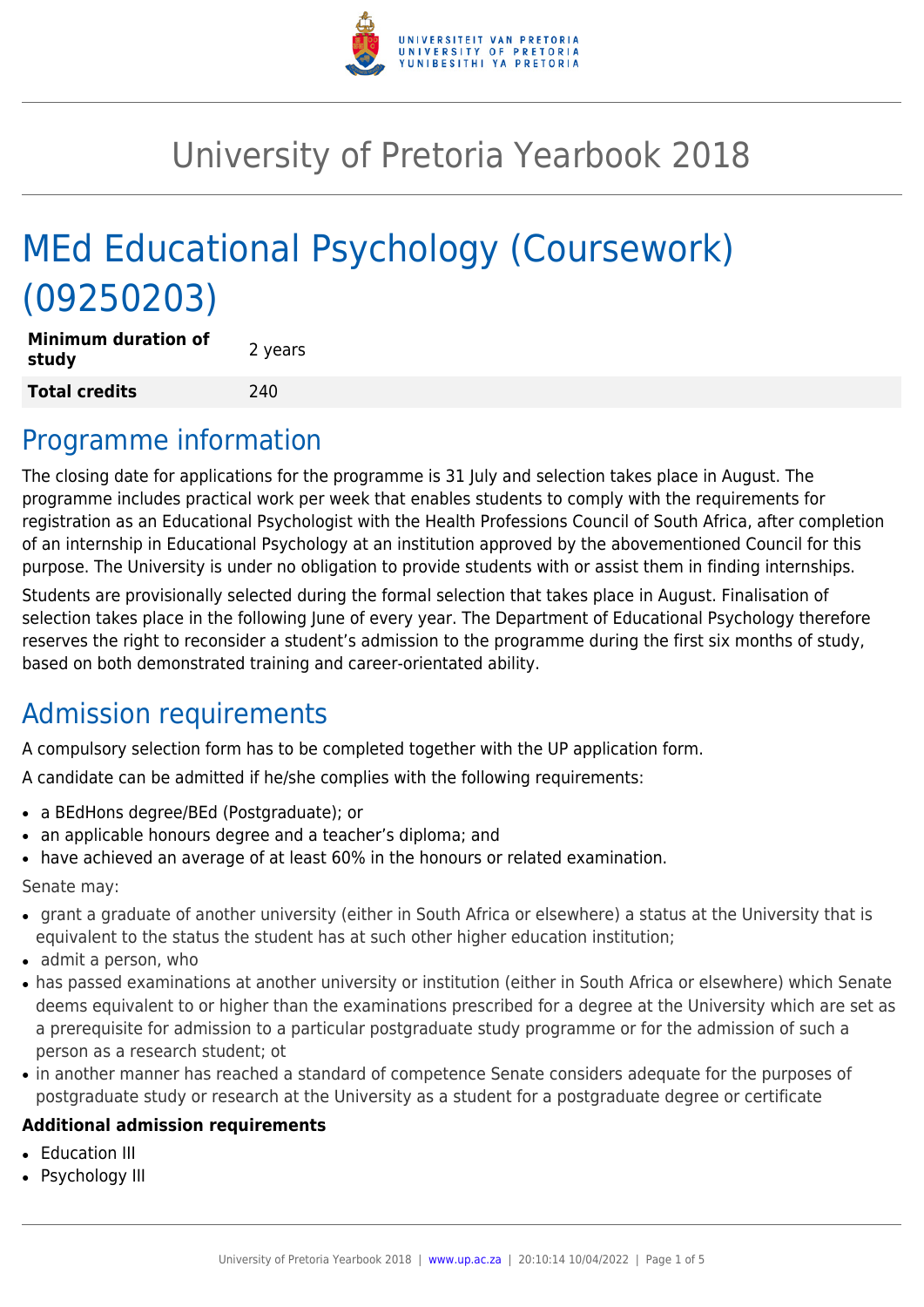

• BEdHons degree in Educational Psychology/BPsych-degree/Honours degree in Psychology

# Additional requirements

All applications are subject to selection.

Selection is based on:

- meeting the minimum academic requirements required for admission;
- previous academic performance:
- applicable academic and/or teaching background;
- availability of supervision for the required research project;
- proven academic potential which may include academic communication and computer application skills;
- additionally, an interview may be requested;
- the requirements of professional registration bodies;
- the discretion of the head of department.

# Other programme-specific information

- Renewal of registration after the two-year period is permitted only under special circumstances in which case the head of department may give approval for a limited fixed extension of this period in terms of the set procedures.
- Students will be granted two opportunities to pass NMQ 800. Unsuccessful candidates will not be allowed to continue with the programme.
- This requirement applies to both the full research as well as the coursework master's degrees.

# Research information

All master's students must submit a dissertation or a mini-dissertation and must pass Research Proposal (NMQ 800). For the MEd research degree programmes, a dissertation on a topic approved by the Dean on the recommendation of the Head of department must be submitted, following the approval of a complete research proposal. A literature study is not acceptable.

- One publishable article based on the research that the student conducted for the dissertation or the minidissertation and approved by the supervisor, must be submitted. The article must be submitted at the offices of Student Administration before 15 February for the Autumn graduation ceremonies and before 15 July for the Spring graduation ceremonies.
- In addition to the copies referred to above, each successful student must submit a bound paper copy as well as two electronic copies of the approved mini-dissertation/dissertation to the Head: Student Administration in the format specified by the faculty and in accordance with the minimum standards set by the Department of Library Services
- (see http://upetd.up.ac.za/authors/ publish/ standards.htm#specs), before 15 February for the Autumn graduation ceremonies and before 15 July for the Spring graduation ceremonies. Failure to meet these deadlines will result in the degree being awarded during a subsequent series of graduation ceremonies.
- All students have to submit a research proposal during the first year of registration and defend it successfully before a panel of examiners appointed by the Dean, in collaboration with the Head of department, Supervisor and Research Coordinator, before they can start with the research.
- Students have to apply for ethical clearance to the Head of department and Ethics Committee and only commence with field work once the application for ethical clearance has been approved by the Ethics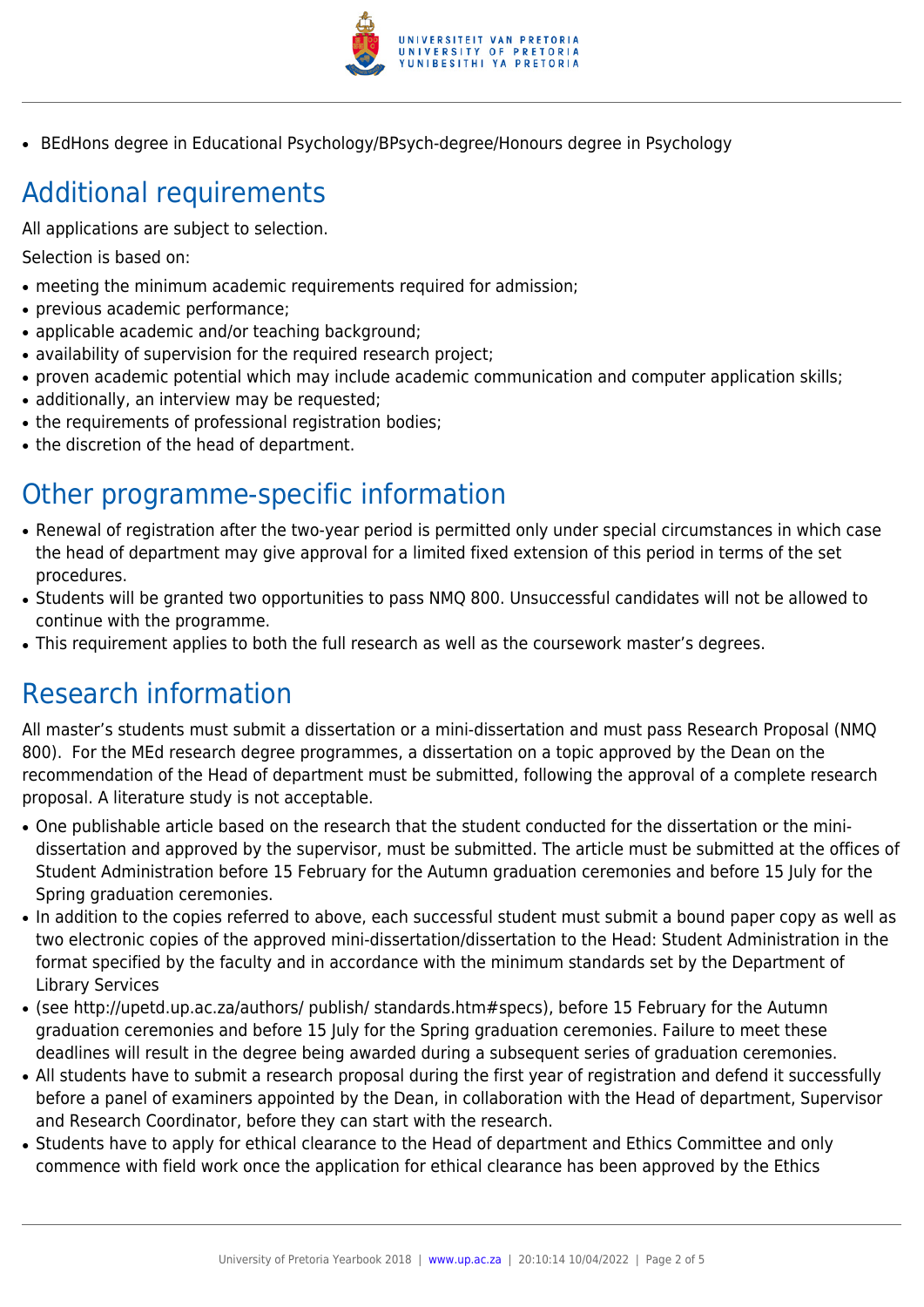

Committee.

- Students have to present a progress report on the research to the Supervisor annually. Continued reregistration depends on satisfactory annual progress.
- All students have to attend the research capacity building sessions on quantitative and qualitative research at master's level.

## Pass with distinction

The MEd degree with coursework is conferred with distinction on a student who obtains 75% in the minidissertation and an average of 75% in the remaining modules.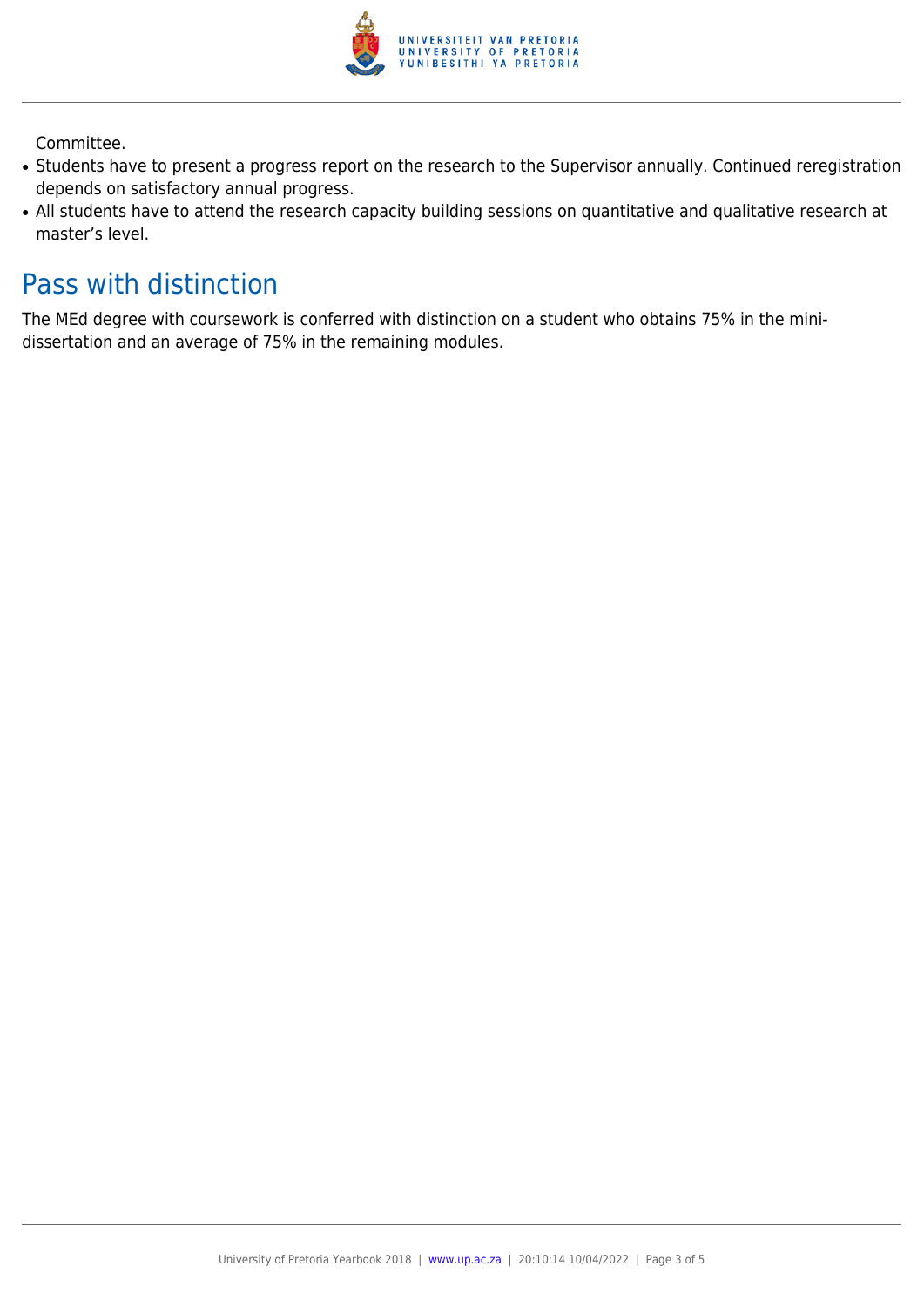

# Curriculum: Year 1

#### **Minimum credits: 240**

All the Core modules, NMQ 800 (Research proposal) and one of the mini-dissertations (BOP, ODK, OPG or OUB 895) should be selected in the 1st year. When the "Research proposal" has been passed in the 1st year, only the "mini-dissertation" should be selected again in the final year. Students will be granted two opportunities to pass NMQ 800.

#### **Fundamental modules**

[Research proposal 800](https://www.up.ac.za/faculty-of-education/yearbooks/2018/modules/view/NMQ 800) (NMQ 800) - Credits: 30.00

#### **Core modules**

[Career orientation pedagogics 804](https://www.up.ac.za/faculty-of-education/yearbooks/2018/modules/view/BOP 804) (BOP 804) - Credits: 15.00 [Assessment for learning and development 874](https://www.up.ac.za/faculty-of-education/yearbooks/2018/modules/view/ODD 874) (ODD 874) - Credits: 15.00 [Orthodidactical assistance 874](https://www.up.ac.za/faculty-of-education/yearbooks/2018/modules/view/ODH 874) (ODH 874) - Credits: 15.00 [Orthopedagogics 804](https://www.up.ac.za/faculty-of-education/yearbooks/2018/modules/view/OPG 804) (OPG 804) - Credits: 15.00 [Educational psychological practice 800](https://www.up.ac.za/faculty-of-education/yearbooks/2018/modules/view/OPR 800) (OPR 800) - Credits: 15.00 [Family-oriented intervention 804](https://www.up.ac.za/faculty-of-education/yearbooks/2018/modules/view/OUB 804) (OUB 804) - Credits: 15.00

#### **Elective modules**

[Mini-dissertation 895](https://www.up.ac.za/faculty-of-education/yearbooks/2018/modules/view/BOP 895) (BOP 895) - Credits: 120.00 [Mini-dissertation 895](https://www.up.ac.za/faculty-of-education/yearbooks/2018/modules/view/ODK 895) (ODK 895) - Credits: 120.00 [Mini-dissertation 895](https://www.up.ac.za/faculty-of-education/yearbooks/2018/modules/view/OPG 895) (OPG 895) - Credits: 120.00 [Mini-dissertation 895](https://www.up.ac.za/faculty-of-education/yearbooks/2018/modules/view/OUB 895) (OUB 895) - Credits: 120.00